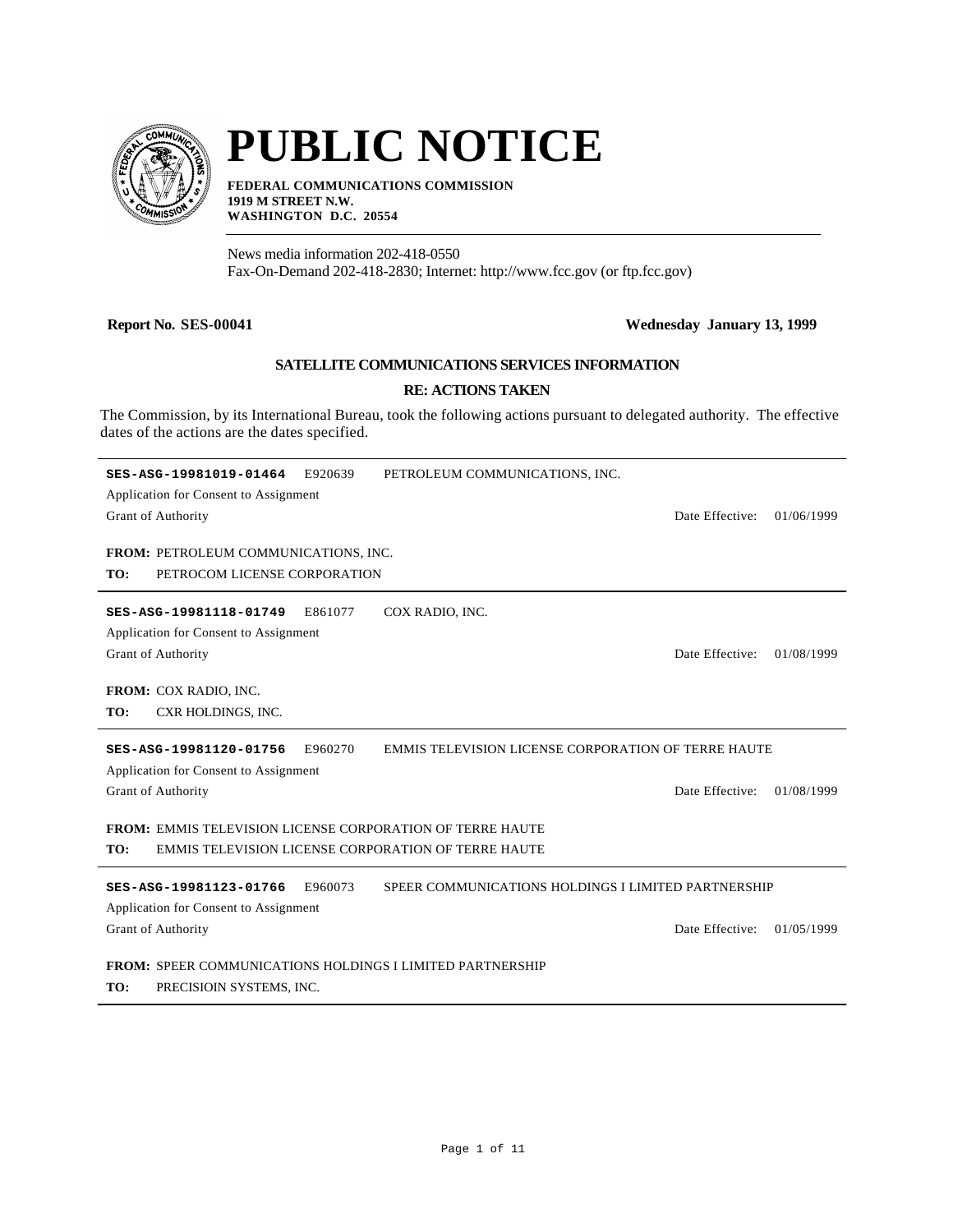| SES-ASG-19981124-01798<br>E861074<br>Application for Consent to Assignment<br>Grant of Authority                                                                                                 | <b>CBS CORPORATION</b><br>Date Effective:                         | 01/07/1999 |
|--------------------------------------------------------------------------------------------------------------------------------------------------------------------------------------------------|-------------------------------------------------------------------|------------|
| <b>FROM: CBS CORPORATION</b><br>TO:<br>INFINITY BROADCASTING CORPORATION                                                                                                                         |                                                                   |            |
| E4730<br>SES-ASG-19981125-01787<br>Application for Consent to Assignment<br>Grant of Authority<br>FROM: GROUP W BROADCASTING, INC.                                                               | GROUP W BROADCASTING, INC.<br>Date Effective:                     | 01/07/1999 |
| TO:<br>CBS BROADCASTING INC.<br>SES-ASG-19981125-01788<br>E874275<br>Application for Consent to Assignment<br>Grant of Authority<br><b>FROM: CBS CORPORATION</b><br>TO:<br>CBS BROADCASTING INC. | <b>CBS CORPORATION</b><br>Date Effective:                         | 01/07/1999 |
| E3131<br>SES-ASG-19981125-01789<br>Application for Consent to Assignment<br>Grant of Authority<br><b>FROM: CBS CORPORATION</b><br>TO:<br>CBS BROADCASTING INC.                                   | <b>CBS CORPORATION</b><br>Date Effective:                         | 01/07/1999 |
| E860004<br>SES-ASG-19981125-01791<br>Application for Consent to Assignment<br>Grant of Authority<br>FROM: GROUP W/CBS TELEVISION STATIONS PARTNERS, INC.                                         | GROUP W/CBS TELEVISION STATIONS PARTNERS, INC.<br>Date Effective: | 01/07/1999 |
| TO:<br>CBS BROADCASTING INC.<br>E870001<br>SES-ASG-19981125-01792<br>Application for Consent to Assignment<br>Grant of Authority<br>FROM: GROUP W/CBS TELEVISION STATIONS PARTNERS, INC.         | GROUP W/CBS TELEVISION STATIONS PARTNERS, INC.<br>Date Effective: | 01/07/1999 |
| CBS BROADCASTING INC.<br>TO:<br>E881195<br>SES-ASG-19981216-01890<br>Application for Consent to Assignment<br>Grant of Authority<br>FROM: MULTIMEDIA WBIR, INC.                                  | MULTIMEDIA WBIR, INC.<br>Date Effective:                          | 01/04/1999 |
| TO:<br>GANNETT TENNESSEE, L.P.                                                                                                                                                                   |                                                                   |            |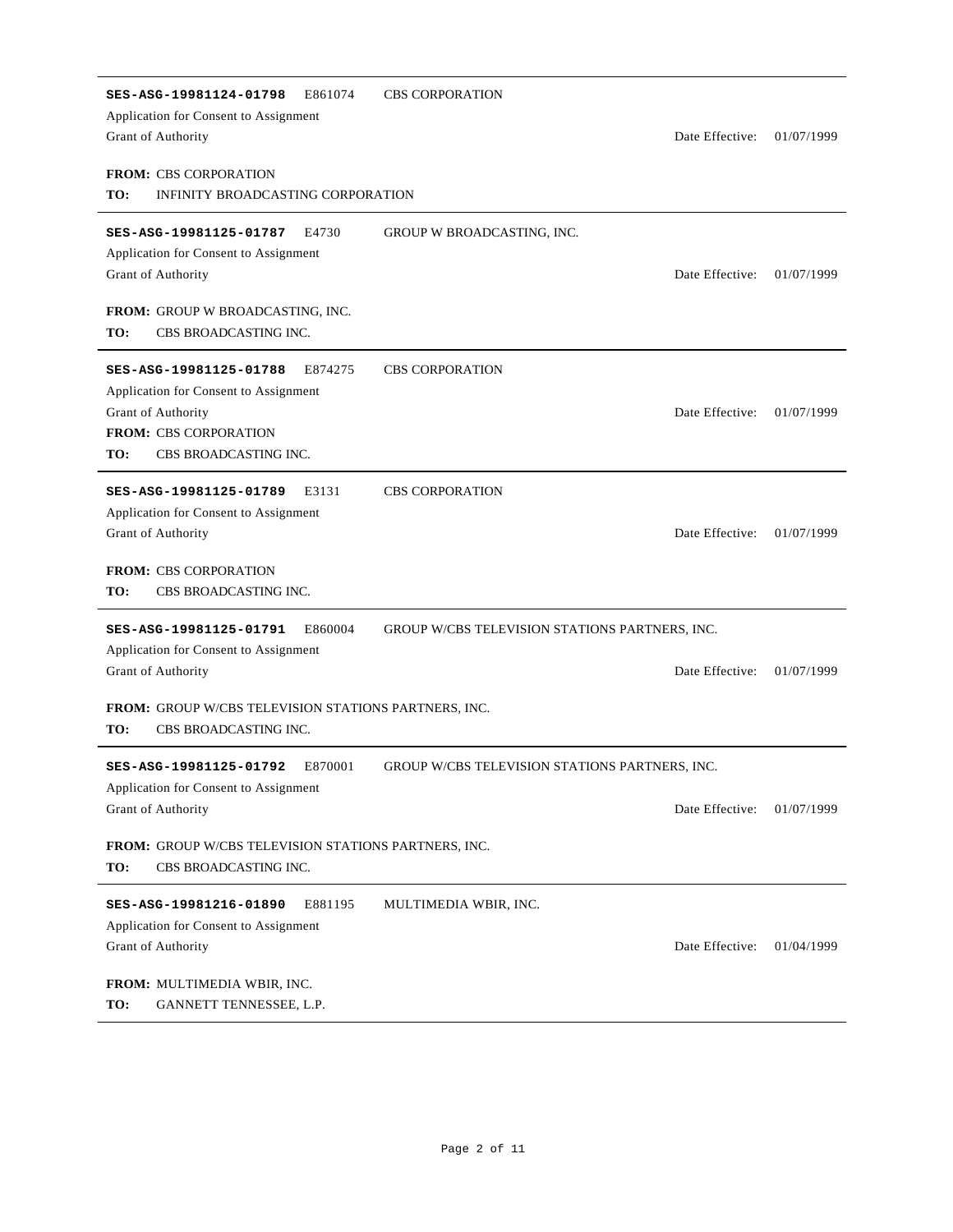| SES-ASG-19981216-01891<br>E880543<br>PACIFIC AND SOUTHERN COMPANY, INC.<br>Application for Consent to Assignment<br>Grant of Authority                                                                                                           | Date Effective:            | 01/06/1999 |
|--------------------------------------------------------------------------------------------------------------------------------------------------------------------------------------------------------------------------------------------------|----------------------------|------------|
| <b>FROM: PACIFIC AND SOUTHERN COMPANY, INC.</b><br>TO:<br>GANNETT GEORGIA, L.P.                                                                                                                                                                  |                            |            |
| SES-ASG-19981216-01892<br>E940166<br>MULTIMEDIA WMAZ, INC.<br>Application for Consent to Assignment<br>Grant of Authority                                                                                                                        | Date Effective:            | 01/11/1999 |
| FROM: MULTIMEDIA WMAZ, INC.<br>TO:<br>GANNETT GEORGIA, L.P.                                                                                                                                                                                      |                            |            |
| SES-ASG-19981229-01894<br>E872070<br>GREAT LAKES RADIO NETWORK, INC.<br>Application for Consent to Assignment<br>Grant of Authority                                                                                                              | Date Effective:            | 01/04/1999 |
| <b>FROM: GREAT LAKES RADIO NETWORK, INC.</b><br>TO:<br>DRISCOLL & STOMMEN, LLC                                                                                                                                                                   |                            |            |
| SES-LIC-19870424-02957<br>E890419<br>GE CAPITAL SPACENET SERVICES, INC.<br><b>Application for Authority</b><br>Surrender of Authorization                                                                                                        | Date Effective:            | 01/07/1999 |
| <b>Class of Station:</b><br><b>Fixed Earth Stations</b><br><b>Nature of Service:</b><br>Domestic Fixed Satellite Service<br>Licensee has surrendered license, per letter dated December 23, 1998.                                                |                            |            |
| SITE ID:<br>1<br>LOCATION:<br>WASHINGTON, DC                                                                                                                                                                                                     |                            |            |
| SES-LIC-19920429-01724<br>E920364<br>PAY LESS DRUG STORES NORTHWEST, INC.<br><b>Application for Authority</b><br>Surrender of Authorization                                                                                                      | Date Effective: 01/05/1999 |            |
| <b>Class of Station:</b><br><b>VSAT Network</b><br><b>Nature of Service:</b><br>Domestic Fixed Satellite Service<br>VSAT station associated with HUB station call sign E920362. "This VSAT System has been surrendered per letter of 9/29/1998." |                            |            |
| SITE ID:<br>$\mathbf{1}$<br>LOCATION:                                                                                                                                                                                                            |                            |            |
| SES-LIC-19921123-00242<br>E930077<br>TELECOMM SYSTEMS INC.<br>Application for Authority<br>Surrender of Authorization                                                                                                                            | Date Effective:            | 01/08/1999 |
| <b>Class of Station:</b><br><b>Fixed Earth Stations</b><br><b>Nature of Service:</b><br>Domestic Fixed Satellite Service                                                                                                                         |                            |            |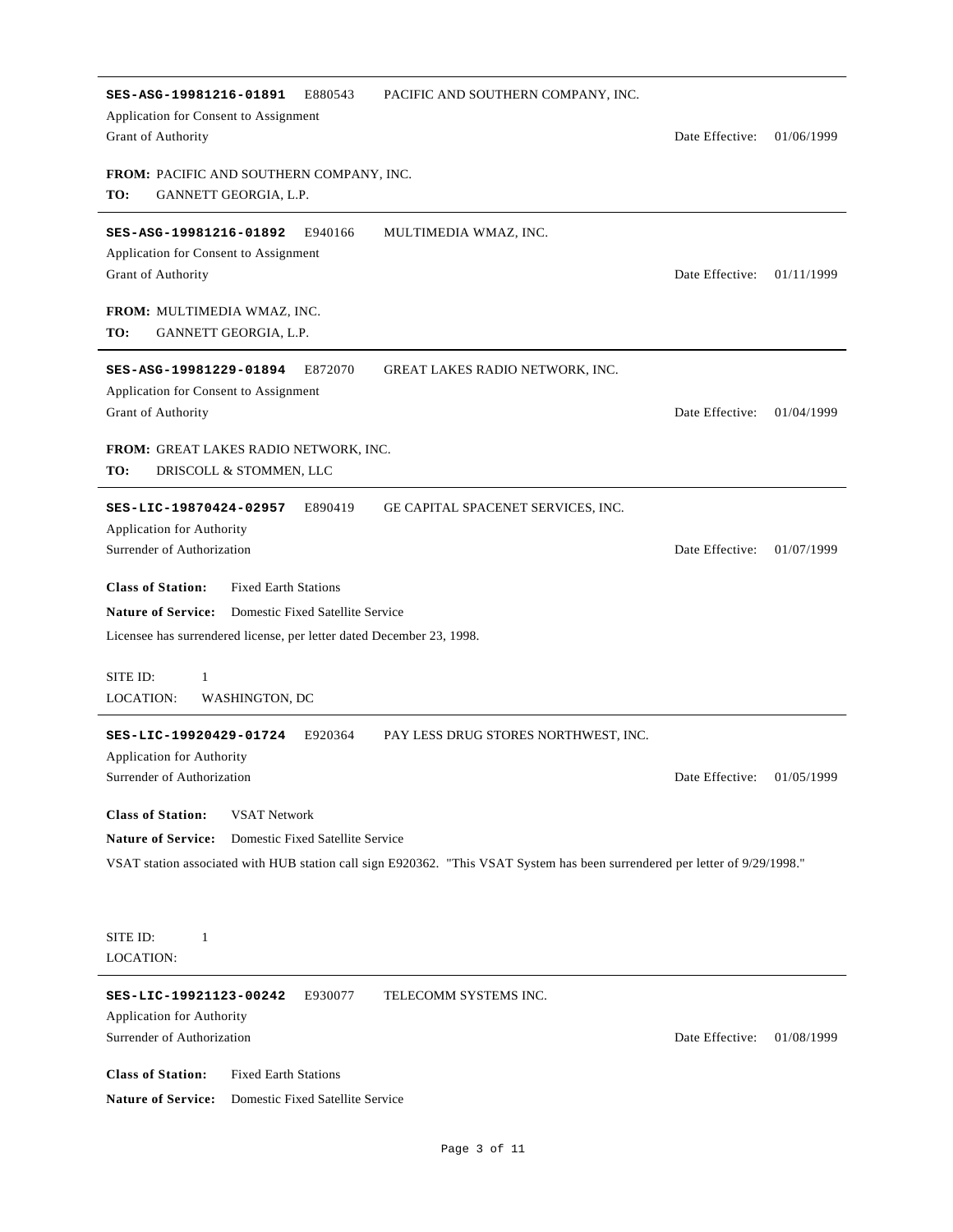| SITE ID:<br>1<br><b>LOCATION:</b><br>2001 6TH AVENUE, SUITE #3434, KING, SEATTLE, WA                                                                                                                                                                        |                 |            |
|-------------------------------------------------------------------------------------------------------------------------------------------------------------------------------------------------------------------------------------------------------------|-----------------|------------|
|                                                                                                                                                                                                                                                             |                 |            |
| SEK INSTITUTIONAL COMMUNICATIONS CORPORATION<br>SES-LIC-19980714-00868<br>E980329<br>Application for Authority                                                                                                                                              |                 |            |
| Denied                                                                                                                                                                                                                                                      | Date Effective: | 01/07/1999 |
| <b>Class of Station:</b><br><b>Fixed Earth Stations</b>                                                                                                                                                                                                     |                 |            |
| <b>Nature of Service:</b><br>Domestic Fixed Satellite Service, International Fixed Satellite Service                                                                                                                                                        |                 |            |
| The proposed 2.4-meter antenna does not comply with the performance standards outlined in Section 25.209(a) of the Commission's                                                                                                                             |                 |            |
| Rules and the amendment does not provide sufficient showings to support the requested waiver. Furthermore, the revised maximum<br>EIRP and EIRP density parameters are inconsistent. Therefore, the application and the waiver request are, hereby, denied. |                 |            |
| SITE ID:<br>1                                                                                                                                                                                                                                               |                 |            |
| LOCATION:<br>BROWARD, CORAL SPRINGS, FL                                                                                                                                                                                                                     |                 |            |
|                                                                                                                                                                                                                                                             |                 |            |
| SES-LIC-19980911-01350<br>E980449<br>THE ASSOCIATED PRESS                                                                                                                                                                                                   |                 |            |
| Application for Authority<br>Grant of Authority                                                                                                                                                                                                             | Date Effective: | 01/04/1999 |
|                                                                                                                                                                                                                                                             |                 |            |
| <b>Class of Station:</b><br><b>Fixed Earth Stations</b>                                                                                                                                                                                                     |                 |            |
| <b>Nature of Service:</b><br>Domestic Fixed Satellite Service                                                                                                                                                                                               |                 |            |
| SITE ID:<br>1                                                                                                                                                                                                                                               |                 |            |
| <b>LOCATION:</b><br>215 W. PERSHING RD., ROOM 221, JACKSON, KANSAS CITY, MO                                                                                                                                                                                 |                 |            |
| SES-LIC-19981002-01457<br>E980459<br>MILLS JAMES PRODUCTIONS, INC.                                                                                                                                                                                          |                 |            |
| Application for Authority                                                                                                                                                                                                                                   |                 |            |
| Grant of Authority                                                                                                                                                                                                                                          | Date Effective: | 01/04/1999 |
|                                                                                                                                                                                                                                                             |                 |            |
| <b>Class of Station:</b><br>Temporary Fixed Earth Station                                                                                                                                                                                                   |                 |            |
| <b>Nature of Service:</b><br>Domestic Fixed Satellite Service                                                                                                                                                                                               |                 |            |
| SITE ID:<br>1                                                                                                                                                                                                                                               |                 |            |
| <b>LOCATION:</b>                                                                                                                                                                                                                                            |                 |            |
| MCI TELECOMMUNICATIONS CORPORATION<br>SES-LIC-19981027-01498<br>E980476                                                                                                                                                                                     |                 |            |
| Application for Authority                                                                                                                                                                                                                                   |                 |            |
| Denied                                                                                                                                                                                                                                                      | Date Effective: | 01/07/1999 |
| <b>Class of Station:</b><br><b>Fixed Earth Stations</b>                                                                                                                                                                                                     |                 |            |
| <b>Nature of Service:</b><br>Domestic Fixed Satellite Service                                                                                                                                                                                               |                 |            |
| The proposed 3.8-meter antenna does not comply with the Section 25.209(a) of the Commission's Rules and MCI<br>Telecommunications Corporation (MCI) does not submit a request of a waiver. Therefore, the application is hereby denied.                     |                 |            |
| SITE ID:<br>$\mathbf{1}$                                                                                                                                                                                                                                    |                 |            |
| LOCATION:<br>7000 WESTON PARKWAY, WAKE, CARY, NC                                                                                                                                                                                                            |                 |            |
|                                                                                                                                                                                                                                                             |                 |            |
| GE AMERICAN COMMUNICATIONS, INC.<br>SES-LIC-19981112-01668<br>E980490                                                                                                                                                                                       |                 |            |
| Application for Authority                                                                                                                                                                                                                                   |                 |            |
| Grant of Authority                                                                                                                                                                                                                                          | Date Effective: | 01/06/1999 |
| <b>Class of Station:</b><br><b>Fixed Earth Stations</b>                                                                                                                                                                                                     |                 |            |
|                                                                                                                                                                                                                                                             |                 |            |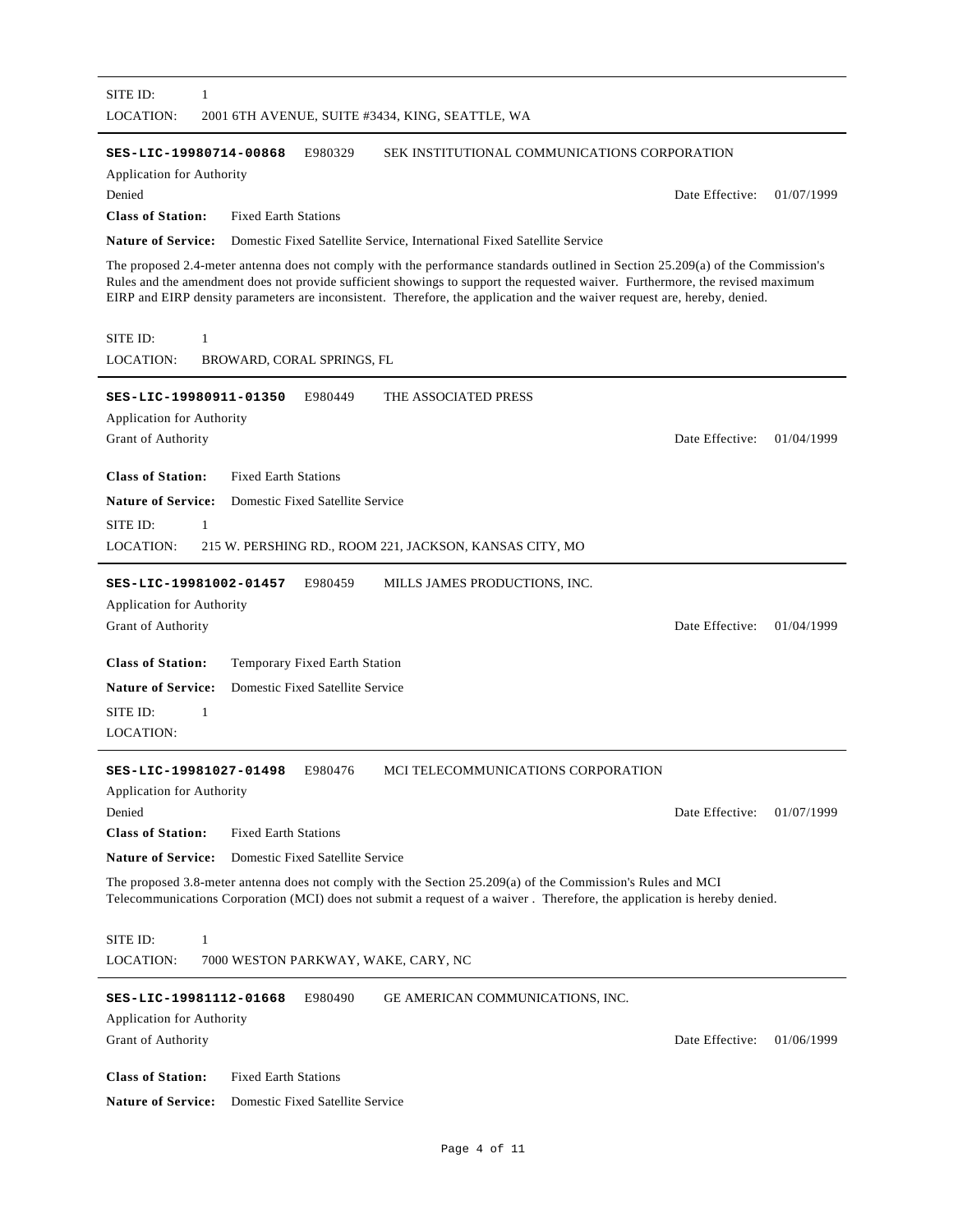| SITE ID:<br>1<br>LOCATION:<br>787 VALLEY COURT, MESA, GRAND JUNCTION, CO                                                                                                                                                                                                                                                |                 |            |
|-------------------------------------------------------------------------------------------------------------------------------------------------------------------------------------------------------------------------------------------------------------------------------------------------------------------------|-----------------|------------|
| E880983<br>SES-MOD-19920723-01135<br>THRIFTY CORPORATION<br><b>Application for Modification</b><br>Grant of Authority<br><b>Class of Station:</b><br><b>Fixed Earth Stations</b><br><b>Nature of Service:</b><br>Domestic Fixed Satellite Service<br>License has been surrendered, per letter dated September 29, 1998. | Date Effective: | 09/18/1992 |
| SITE ID:<br>$\mathbf{1}$<br>LOCATION:<br>3424 Wilshire Boulevard, LOS ANGELES, LOS ANGELES, CA                                                                                                                                                                                                                          |                 |            |
| SES-MOD-19980402-00359<br>E859956<br>CORPORATE SATELLITE COMMUNICATIONS, INC.<br>Application for Modification<br>Dismissed by Delegated Authority                                                                                                                                                                       | Date Effective: | 01/08/1999 |
| <b>Class of Station:</b><br><b>Fixed Earth Stations</b><br><b>Nature of Service:</b><br>Domestic Fixed Satellite Service, International Fixed Satellite Service<br>Application is hereby dismissal pursuant to Section 25.112(c) of the Commission's rules.                                                             |                 |            |
| SITE ID:<br>1<br>LOCATION:<br>7007 NW 32nd Avenue, DADE, MIAMI, FL                                                                                                                                                                                                                                                      |                 |            |
| E2279<br>ALASCOM, INC./UNITED UTILITIES, INC.<br>SES-MOD-19980909-01167<br>Application for Modification<br>Grant of Authority                                                                                                                                                                                           | Date Effective: | 01/06/1999 |
| <b>Class of Station:</b><br><b>Fixed Earth Stations</b><br><b>Nature of Service:</b><br>Domestic Fixed Satellite Service<br>SITE ID:<br>$\mathbf{1}$<br>LOCATION:                                                                                                                                                       |                 |            |
| HOOPER BAY, AK<br><b>COSMOS BROADCASTING CORPORATION</b><br>SES-MOD-19981005-01445<br>E881120<br>Application for Modification<br>Grant of Authority                                                                                                                                                                     | Date Effective: | 01/07/1999 |
| <b>Class of Station:</b><br>Temporary Fixed Earth Station<br><b>Nature of Service:</b><br>Domestic Fixed Satellite Service<br>SITE ID:<br>$\mathbf{1}$<br>LOCATION:                                                                                                                                                     |                 |            |
| E980427<br>THE ASSOCIATED PRESS<br>SES-REG-19980911-01317<br>Registration<br>Grant of Authority                                                                                                                                                                                                                         | Date Effective: | 01/04/1999 |
| <b>Class of Station:</b><br><b>Fixed Earth Stations</b><br><b>Nature of Service:</b><br>Domestic Fixed Satellite Service                                                                                                                                                                                                |                 |            |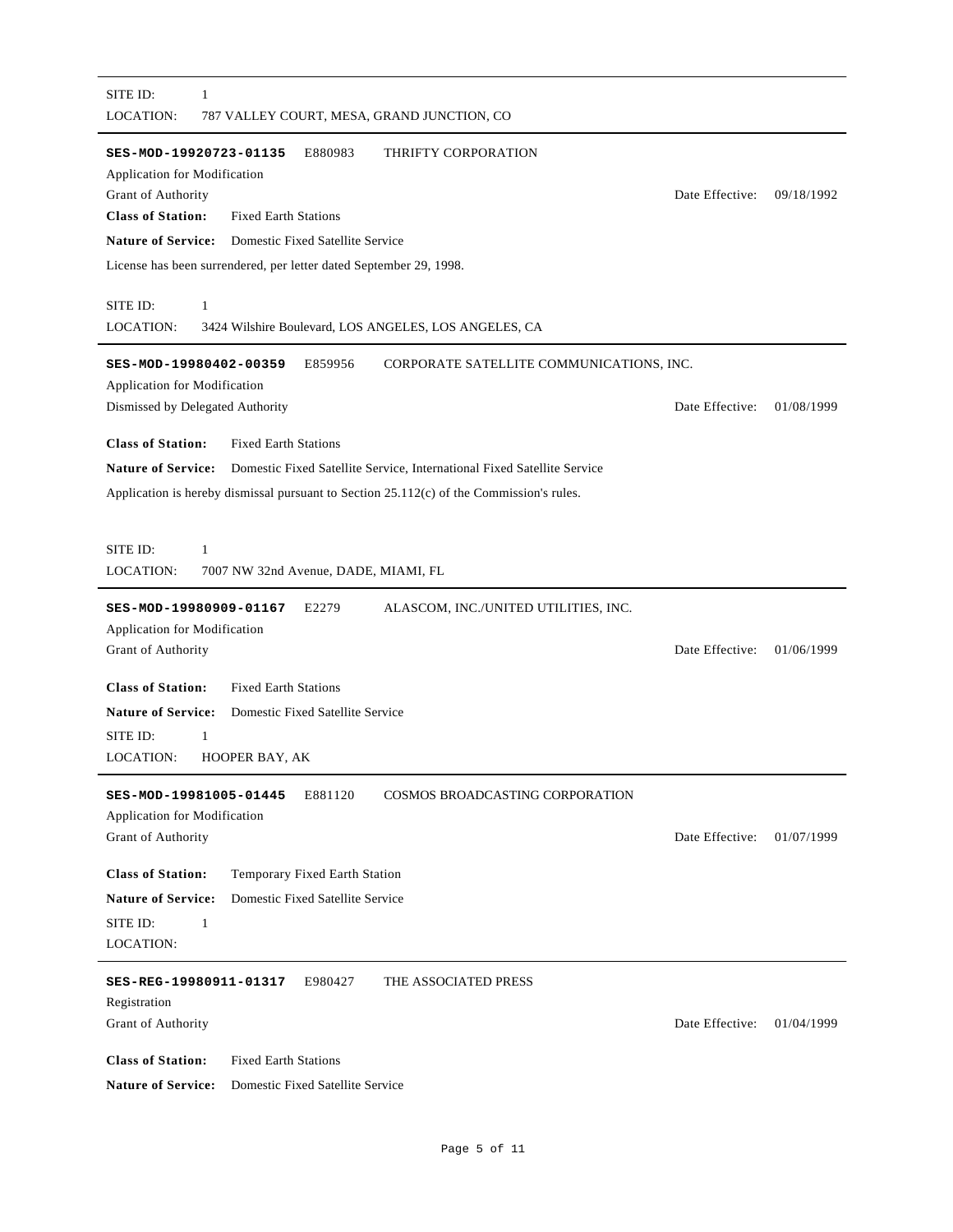| SITE ID:<br>1<br>LOCATION:<br>UNIVERSITY OF ARIZONA (DAILY WILDCAT) STUDENT UNION BLD., ROOM 4, PIMA, TUCSON, AZ |                 |            |
|------------------------------------------------------------------------------------------------------------------|-----------------|------------|
| E980429<br>THE ASSOCIATED PRESS<br>SES-REG-19980911-01318<br>Registration<br>Grant of Authority                  | Date Effective: | 01/04/1999 |
| <b>Class of Station:</b><br><b>Fixed Earth Stations</b>                                                          |                 |            |
| <b>Nature of Service:</b><br>Domestic Fixed Satellite Service                                                    |                 |            |
| SITE ID:<br>$\mathbf{1}$                                                                                         |                 |            |
| LOCATION:<br>2340 WEST 8TH AVENUE (WSCV-TV), DADE, HIALEAH, FL                                                   |                 |            |
| E980428<br>THE ASSOCIATED PRESS<br>SES-REG-19980911-01319<br>Registration                                        |                 |            |
| Grant of Authority                                                                                               | Date Effective: | 01/04/1999 |
| <b>Class of Station:</b><br><b>Fixed Earth Stations</b>                                                          |                 |            |
| <b>Nature of Service:</b><br>Domestic Fixed Satellite Service                                                    |                 |            |
| SITE ID:<br>1                                                                                                    |                 |            |
| LOCATION:<br>6230 YUCCA STREET (KFWB-AM), LOS ANGELES, LOS ANGELES, CA                                           |                 |            |
| E980430<br>SES-REG-19980911-01320<br>THE ASSOCIATED PRESS                                                        |                 |            |
| Registration                                                                                                     |                 |            |
| Grant of Authority                                                                                               | Date Effective: | 01/04/1999 |
| <b>Class of Station:</b><br><b>Fixed Earth Stations</b>                                                          |                 |            |
| <b>Nature of Service:</b><br>Domestic Fixed Satellite Service                                                    |                 |            |
| SITE ID:<br>1                                                                                                    |                 |            |
| LOCATION:<br>600 EAST GILBERT DRIVE (KCWW/KNIX), MARICOPA, TEMPE, AZ                                             |                 |            |
| E980432<br>SES-REG-19980911-01322<br>THE ASSOCIATED PRESS                                                        |                 |            |
| Registration                                                                                                     | Date Effective: |            |
| Grant of Authority                                                                                               |                 | 01/04/1999 |
| <b>Class of Station:</b><br><b>Fixed Earth Stations</b>                                                          |                 |            |
| <b>Nature of Service:</b><br>Domestic Fixed Satellite Service                                                    |                 |            |
| SITE ID:<br>1                                                                                                    |                 |            |
| LOCATION:<br>215 CENTERVIEW DRIVE (AP), WILLIAMSON, BRENTWOOD, TN                                                |                 |            |
| E980433<br>THE ASSOCIATED PRESS<br>SES-REG-19980911-01323                                                        |                 |            |
| Registration                                                                                                     |                 |            |
| Grant of Authority                                                                                               | Date Effective: | 01/04/1999 |
| <b>Class of Station:</b><br><b>Fixed Earth Stations</b>                                                          |                 |            |
| <b>Nature of Service:</b><br>Domestic Fixed Satellite Service                                                    |                 |            |
| SITE ID:<br>$\mathbf{1}$                                                                                         |                 |            |
| LOCATION:<br>1588 CORPORATE DRIVE/ CHINESE DAILY NEWS, LOS ANGELES, MONTEREY PARK, CA                            |                 |            |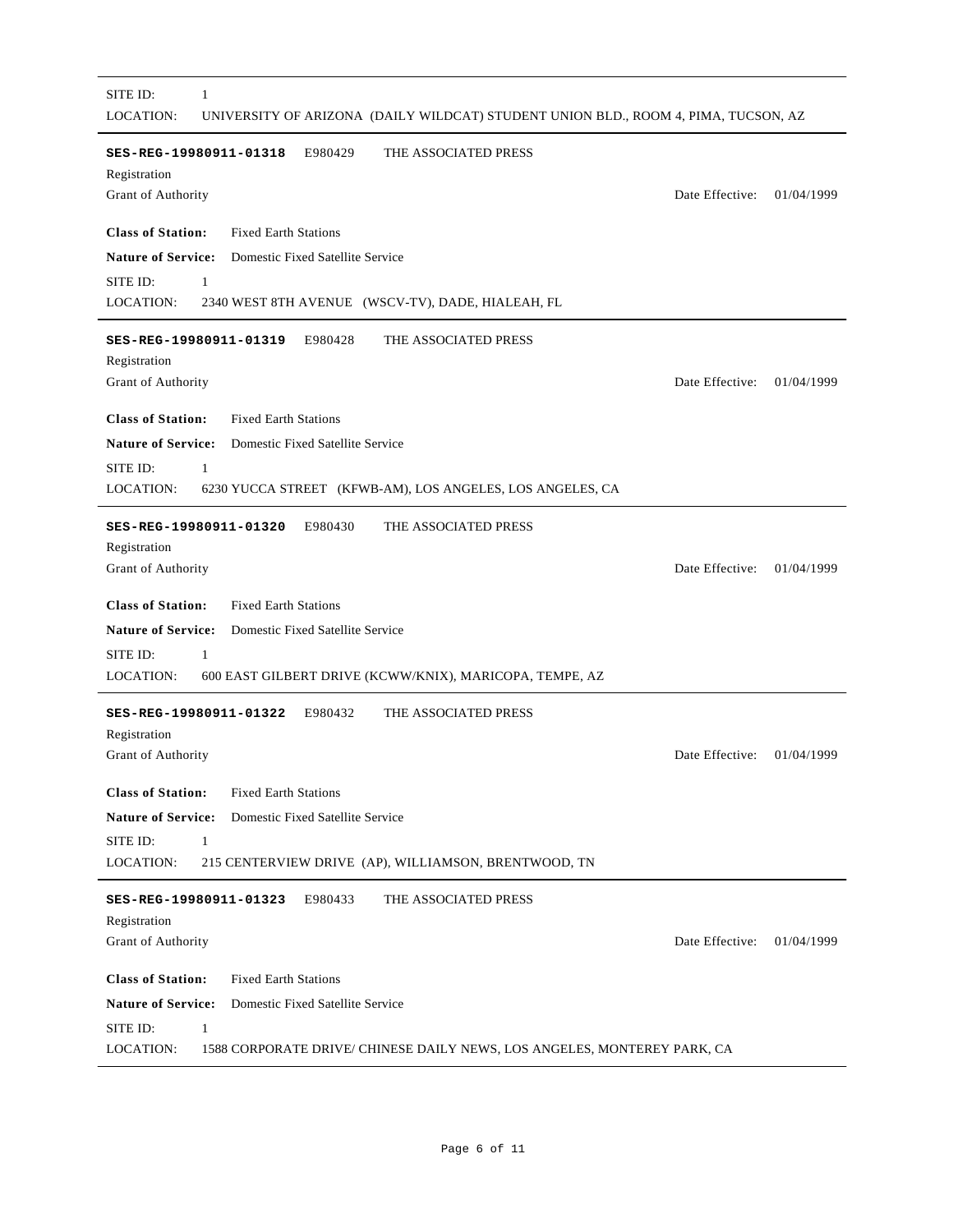E980434 **Class of Station:** Fixed Earth Stations Grant of Authority **SES-REG-19980911-01324** THE ASSOCIATED PRESS Registration Date Effective: 01/04/1999 **Nature of Service:** Domestic Fixed Satellite Service LOCATION: SITE ID: 1 425 BROADWAY STREET (HOME CORP.), SAN MATEO, REDWOOD CITY, CA E980435 **Class of Station:** Fixed Earth Stations Grant of Authority **SES-REG-19980911-01325** THE ASSOCIATED PRESS Registration Date Effective: 01/04/1999 **Nature of Service:** Domestic Fixed Satellite Service LOCATION: SITE ID: 1 406 CENTRAL (NEWS EXAMINER), FAYETTE, CONNERSVILLE, IN E980436 **Class of Station:** Fixed Earth Stations Grant of Authority **SES-REG-19980911-01326** THE ASSOCIATED PRESS Registration Date Effective: 01/04/1999 **Nature of Service:** Domestic Fixed Satellite Service LOCATION: SITE ID: 1 463 BARREL AVENUE (AGT PLYGRAPHICS), BERGEN, CARLSTADT, NJ SES-REG-19980911-01343 E980447 **Class of Station:** Fixed Earth Stations Grant of Authority **SES-REG-19980911-01343** AVALON CABLE OF NEW ENGLAND, L.L.C. Registration Date Effective: 01/04/1999 **Nature of Service:** Domestic Fixed Satellite Service LOCATION: SITE ID: 1 65 OLD CHESIRE ROAD, BERKHIRE, LANESBOROUGH, MA E980448 **Class of Station:** Fixed Earth Stations Grant of Authority **SES-REG-19980911-01344** AVALON CABLE OF NEW ENGLAND, L.L.C. Registration Date Effective: 01/04/1999 **Nature of Service:** Domestic Fixed Satellite Service LOCATION: SITE ID: 1 WINCHESTER ROAD, LITCHFIELD, WINCHESTER, CT E880006 **Class of Station:** Fixed Earth Stations Grant of Authority **SES-REG-19980928-01360** CHARITON VALLEY COMMUNICATIONS CORPORATION Registration Date Effective: 01/04/1999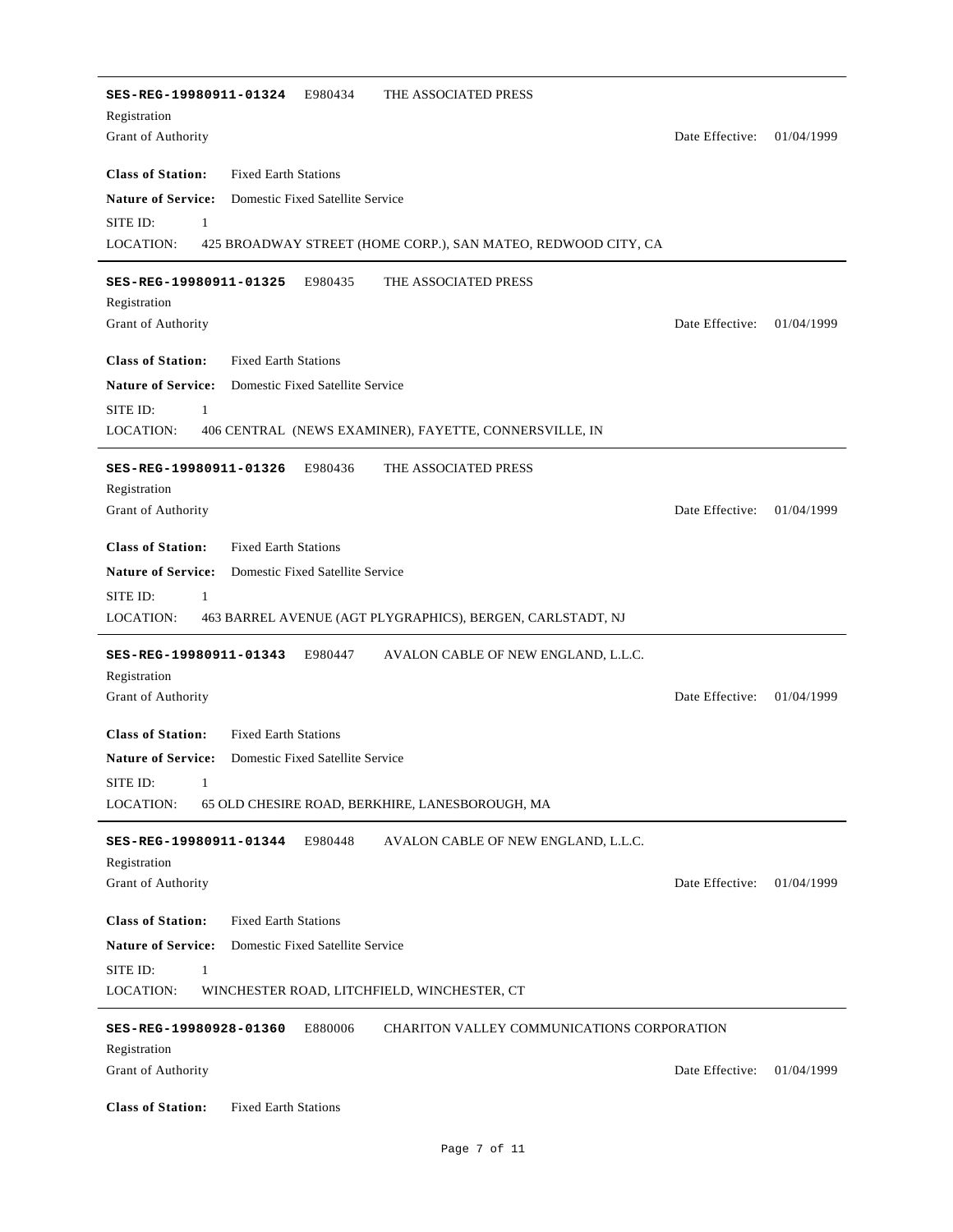## **Nature of Service:** Domestic Fixed Satellite Service A Reinstatement of an Expired C-band Receive Only Regristration Earth Station. LOCATION: SITE ID: 1 MACON, NEW CAMBRIA, MO SES-REG-19980928-01361 E980455 **Class of Station:** Fixed Earth Stations Grant of Authority CHARITON VALLEY COMMUNICATIONS CORPORATION Registration Date Effective: 01/04/1999 **Nature of Service:** Domestic Fixed Satellite Service LOCATION: SITE ID: 1 MACON, BEVIER, MO E980458 **Class of Station:** Fixed Earth Stations Grant of Authority SES-REG-19980929-01367 E980458 CENTURY VENTURE CORPORATION Registration Date Effective: 01/04/1999 **Nature of Service:** Domestic Fixed Satellite Service LOCATION: SITE ID: BRK42 JANACEK ROAD, WAUKESHA, BROOKFIELD, WI E980461 **SES-REG-19981006-01372** WBS CALIFORNIA, LLC. **Class of Station:** Fixed Earth Stations Grant of Authority Registration Date Effective: 01/04/1999 **Nature of Service:** Domestic Fixed Satellite Service LOCATION: SITE ID: 1 719 NORTH MARKET BOULEVARD, SACRAMENTO, SACRAMENTO, CA E980463 **Class of Station:** Fixed Earth Stations Grant of Authority **SES-REG-19981007-01389** CHARTER COMMUNICATIONS PROPERTIES, L.L.C. Registration Date Effective: 01/04/1999 **Nature of Service:** Domestic Fixed Satellite Service LOCATION: SITE ID: 1 WATSONVILLE, CA E980465 **Class of Station:** Fixed Earth Stations Grant of Authority **SES-REG-19981008-01418** CITY OF TACOMA-DEPARTMENT OF PUBLIC UTILITIES Registration Date Effective: 01/04/1999 **Nature of Service:** Domestic Fixed Satellite Service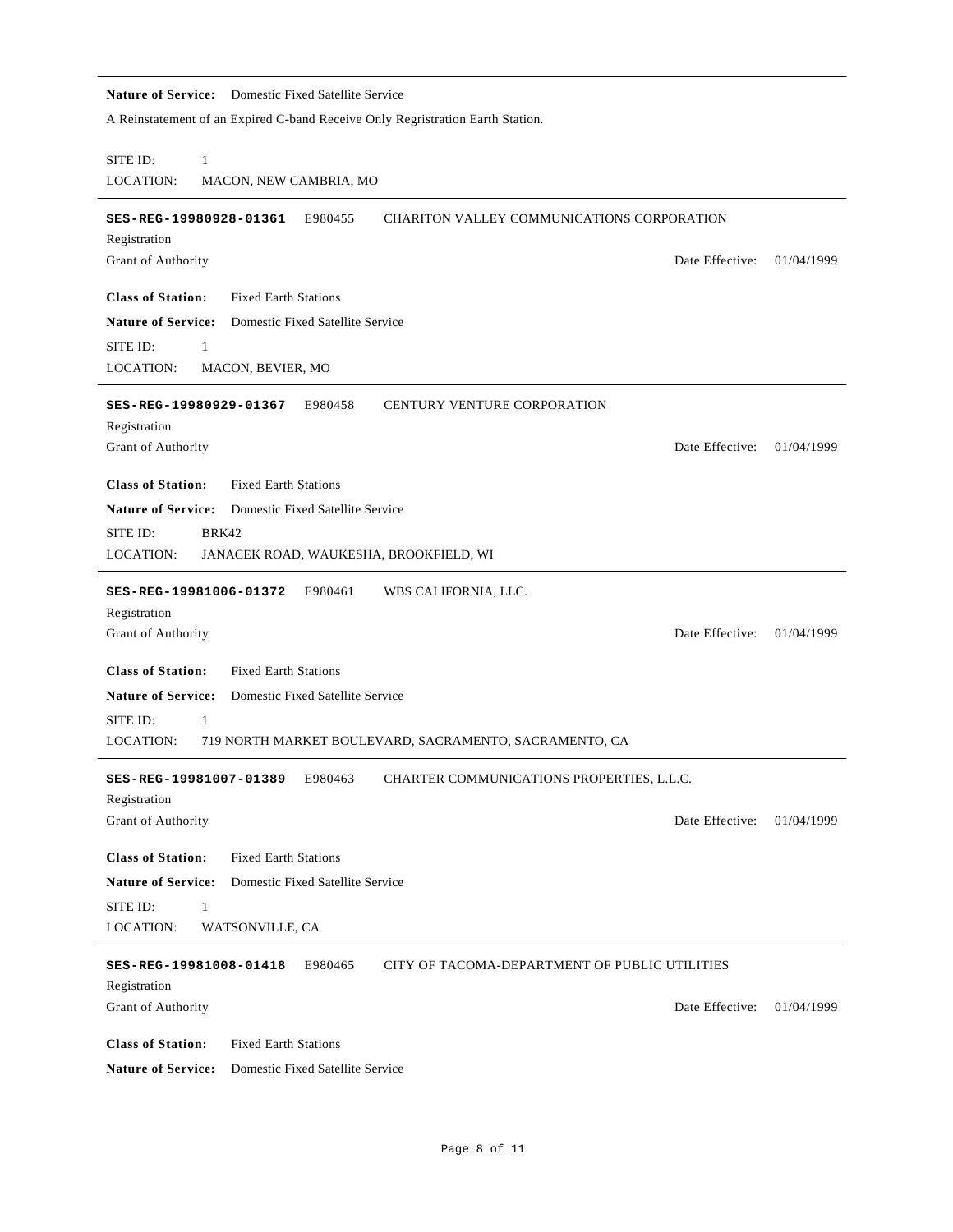| SITE ID:<br>1<br><b>LOCATION:</b><br>3628 S. 35TH STREET, PIERCE, TACOMA, WA                     |
|--------------------------------------------------------------------------------------------------|
| E980466<br>RCN TELECOM SERVICES OF MASSACHUSETTS, INC.<br>SES-REG-19981016-01425<br>Registration |
| Date Effective:<br>Grant of Authority<br>01/04/1999                                              |
| <b>Class of Station:</b><br><b>Fixed Earth Stations</b>                                          |
| <b>Nature of Service:</b><br>Domestic Fixed Satellite Service                                    |
| SITE ID:<br>$\mathbf{1}$<br>LOCATION:<br>105 WEST FIRST STREET, SUFFOLK, SO. BOSTON, MA          |
|                                                                                                  |
| KK41<br><b>FRANEM CABLE COMPANY</b><br>SES-RWL-19910802-01006<br>Renewal                         |
| Surrender of Authorization<br>Date Effective:<br>01/05/1999                                      |
| <b>Class of Station:</b><br><b>Fixed Earth Stations</b>                                          |
| Nature of Service: Domestic Fixed Satellite Service                                              |
| Registration surrendered, per letter of 9/28/1998.                                               |
| SITE ID:<br>1                                                                                    |
| LOCATION:<br>SAN BERNARDINA, TWENTY-NINE PALMS, CA                                               |
| KK39<br>MISSION CABLE COMPANY, L.P.<br>SES-RWL-19911007-00518                                    |
| Renewal<br>Surrender of Authorization<br>Date Effective:<br>01/05/1999                           |
|                                                                                                  |
| <b>Class of Station:</b><br><b>Fixed Earth Stations</b>                                          |
| <b>Nature of Service:</b><br>Domestic Fixed Satellite Service                                    |
| Registration surrendered, per letter of 9/28/1998.                                               |
| SITE ID:<br>1                                                                                    |
| LOCATION:<br>BAILEY, MULESHOE, TX                                                                |
| CONUS COMMUNICATIONS COMPANY LIMITED PARTNERSHIP<br>E890142<br>SES-RWL-19981210-01866<br>Renewal |
| Date Effective:<br>Grant of Authority<br>01/07/1999                                              |
| <b>Class of Station:</b><br><b>Fixed Earth Stations</b>                                          |
| <b>Nature of Service:</b><br>Domestic Fixed Satellite Service                                    |
| SITE ID:<br>1                                                                                    |
| LOCATION:<br>3415 University Avenue, RAMSEY, ST. PAUL, MN                                        |
| CONUS COMMUNICATIONS COMPANY LIMITED PARTNERSHIP<br>E890155<br>SES-RWL-19981210-01867            |
| Renewal<br>Date Effective:<br>01/07/1999                                                         |
| Grant of Authority                                                                               |
| <b>Class of Station:</b><br>Temporary Fixed Earth Station                                        |
| <b>Nature of Service:</b><br>Domestic Fixed Satellite Service                                    |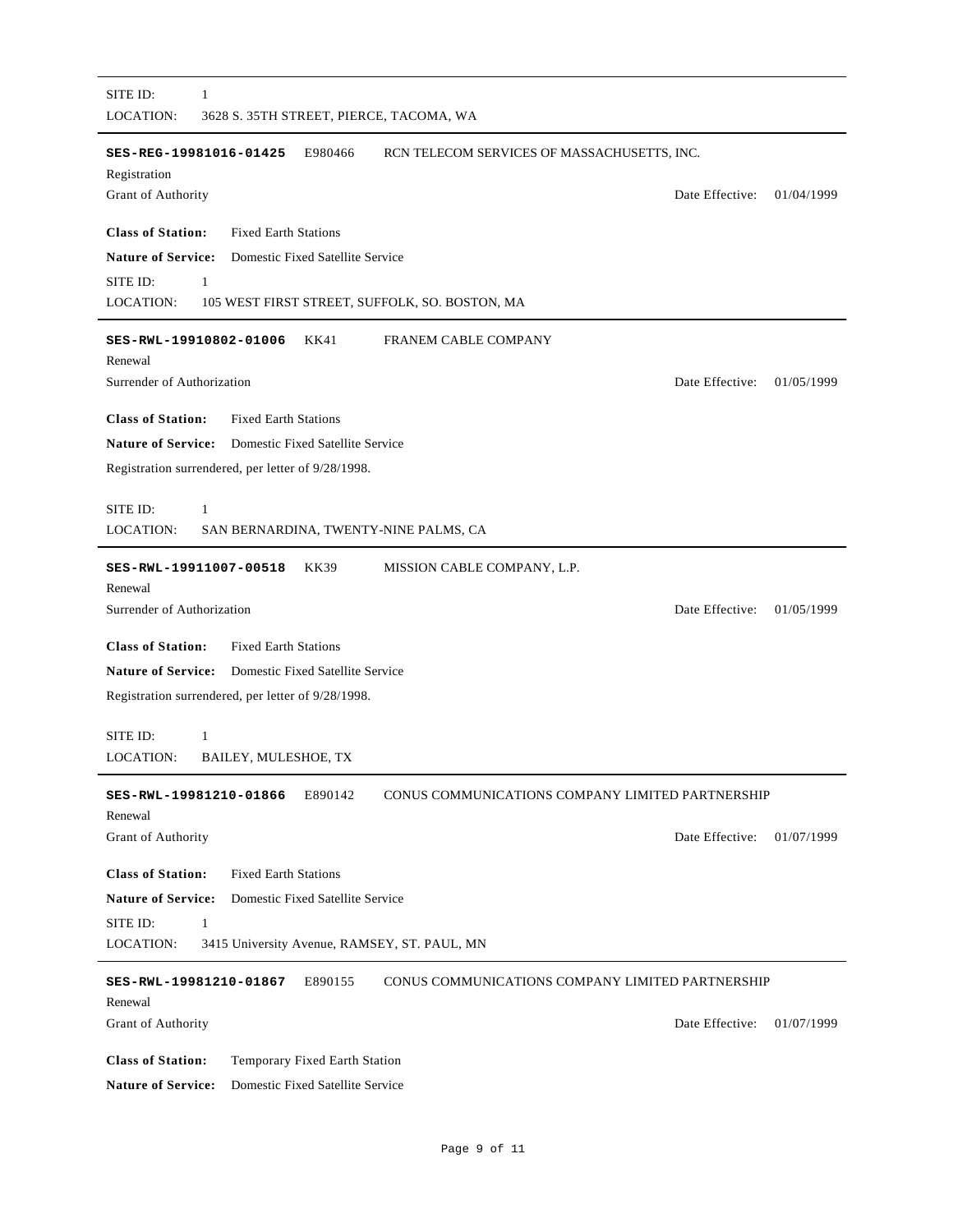LOCATION: SITE ID: 1 E890156 **Class of Station:** Temporary Fixed Earth Station Grant of Authority **SES-RWL-19981210-01868** CONUS COMMUNICATIONS COMPANY LIMITED PARTNERSHIP Renewal Date Effective: 01/07/1999 **Nature of Service:** Domestic Fixed Satellite Service LOCATION: SITE ID: 1 E880593 **Class of Station:** Fixed Earth Stations Grant of Authority **SES-RWL-19981210-01871** WWOR-TV, INC. Renewal Date Effective: 01/05/1999 **Nature of Service:** Domestic Fixed Satellite Service LOCATION: SITE ID: 1 HUDSON, SECAUCUS, NJ E881159 **Class of Station:** Fixed Earth Stations Grant of Authority **SES-RWL-19981215-01926** RXL PULITZER Renewal Date Effective: 01/07/1999 **Nature of Service:** Domestic Fixed Satellite Service LOCATION: SITE ID: 1 E. 4022 BROADWAY AVEVENUE, SPOKANE, SPOKANE, WA SES-RWL-19981216-01889 E890008 **Class of Station:** Temporary Fixed Earth Station Grant of Authority MICROSPACE COMMUNICATIONS CORPORATION Renewal Date Effective: 01/07/1999 **Nature of Service:** Domestic Fixed Satellite Service LOCATION: SITE ID: 1 KA244 **Class of Station:** Fixed Earth Stations Grant of Authority **SES-RWL-19981217-01923** PANAMSAT LICENSEE CORP. Renewal Date Effective: 01/07/1999 **Nature of Service:** Domestic Fixed Satellite Service, International Fixed Satellite Service LOCATION: SITE ID: 1 143 NORTH FLAGER AVENUE, DADE, HOMESTEAD, FL